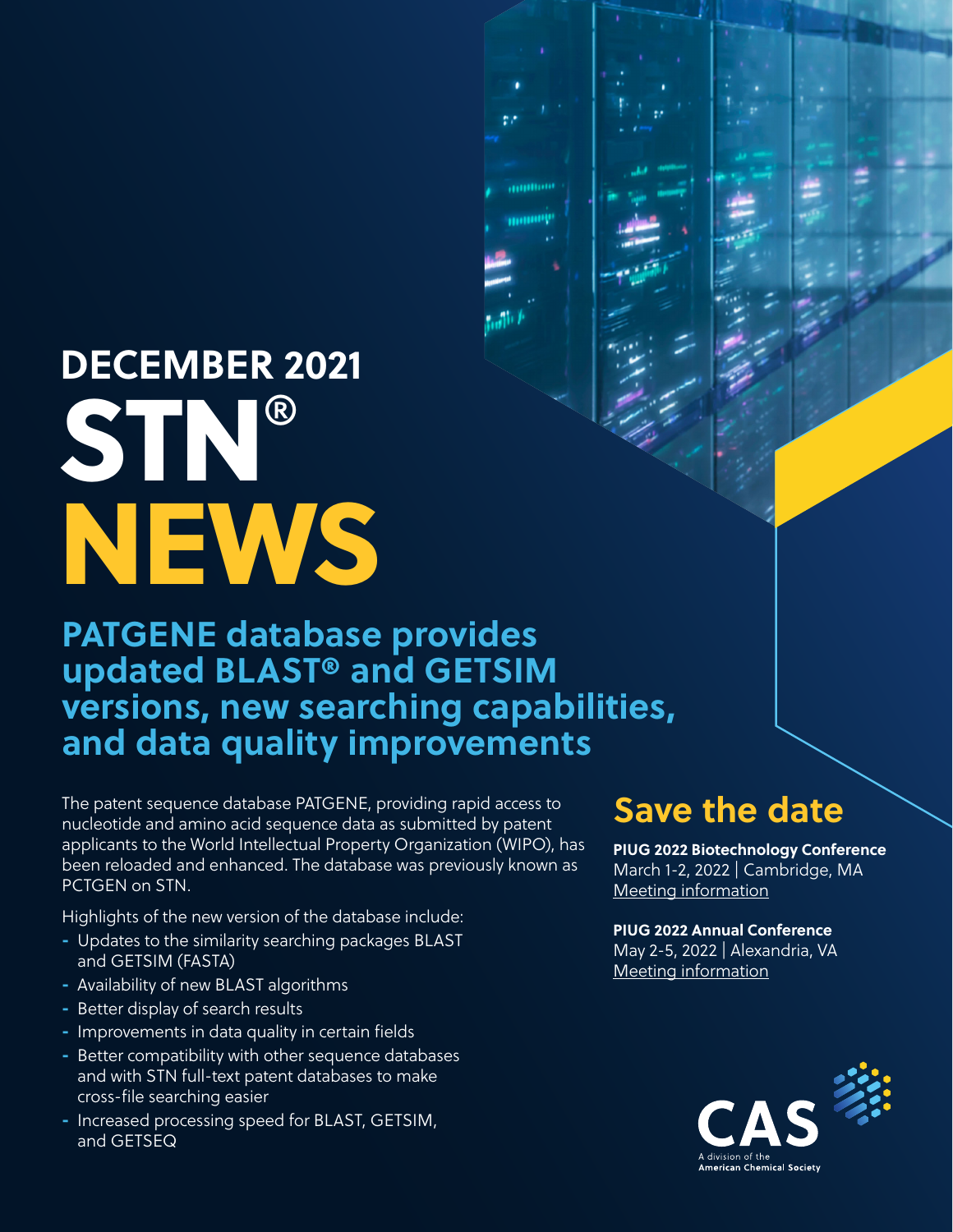# **September 2021 update to Emtree® now available on STN**

The latest version of the Emtree thesaurus launched in Embase on STN on September 12, 2021. Emtree remains a great resource for the latest terminology in biomedicine, pharmacology, and medical devices.

The latest Emtree version adds 92 new drug terms and 589 non-drug terms, including 37 new medical device terms. The thesaurus now contains about 90,776 preferred terms and more than 493,000 synonyms. Highlights of the new version include expanded terminology related to COVID-19 complications and variants, vaccination complications, plus enhancements to the terminologies and hierarchies for meningitis, encephalitis, and thrombocytopenia. Revision and expansion of zoonosis are also completed with this release.

Customers running Alerts in Embase are encouraged to review the latest additions and changes to Emtree to determine whether their search strategies should be updated to ensure continued comprehensive retrieval.

# **New BizInt BPD report format increases reporting options for STNext users**

Users may now download reports in .bpd format for integration with BizInt Smart Charts for Patents, which helps users create, customize, and distribute tabular reports combining data from the leading patent, IP sequence, and non-patent literature databases.

The system will generate and download a zip file with a .bpd file extension containing an .xml file and image files for the corresponding report content. The BizInt output is based on the XML report schema. If the user has the latest version (5.6) of the BizInt software installed, Windows will associate the .bpd file with Smart Charts for Patents.

## **Combine motif results option added to CAS Biosequences module in STNext**

For the Motif biosequence search type, there is a new Combine Motif Results option that is selected by default. When this option is active, the results will not have any child (derivative) queries.

# **CAplus and CA file coverage of claims expanded and enhanced**

Over 12.6 million patent records in CA/CAplus now offer claims.The three newest authorities are:

- Japanese Patent Office 1983 to present
- European Patent Office 1979 to present
- Korean Patent Office 1999 to present

We have also expanded the backfile in the other authorities we currently cover:

- US Patent and Trademark Office 1906 to present
- WIPO 1979 to present
- Chinese Patent Office 1985 to present

For more information on Claims content in CAplus, type HELP CLM at an arrow prompt when in the file.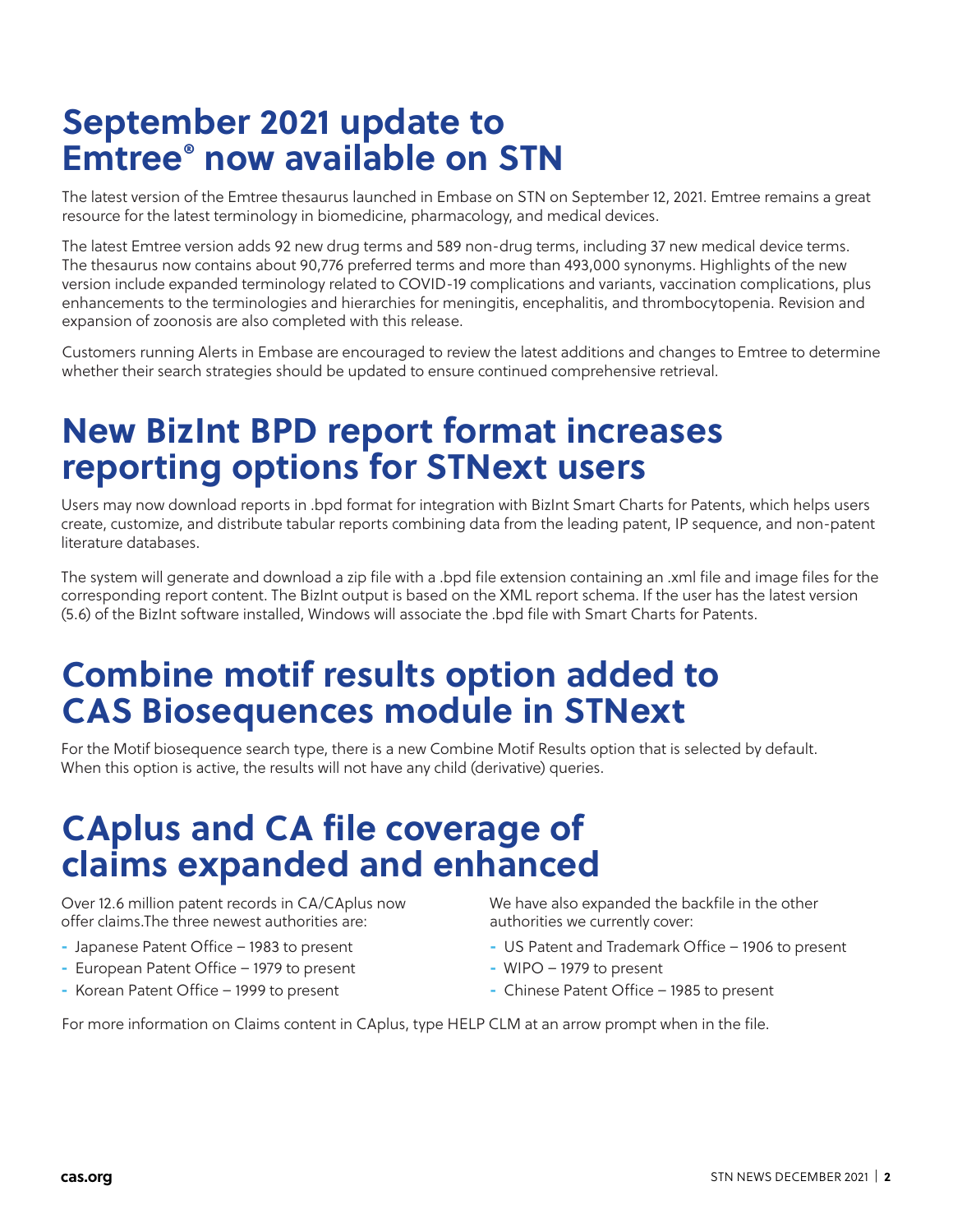#### **NTIS reload on STNext® resumes updating; introduces numeric property searching and SLART improvements**

NTIS has now been reloaded on STN. NTIS, produced by the National Technical Information Service, U.S., is a multidisciplinary database containing records for documents covered in Government Reports Announcements & Index (GRA&I). NTIS provides access to U.S.-sponsored research and contains unique information not found in other STN databases.

With the latest version, Numeric Property Searching has been introduced. The ability to use SLART (simultaneous left and right truncation), previously available in the Basic Index, has now been extended to the new Abstract (/AB) search field, as well as to the Title (/TI).

#### **RDISCLOSURE reload expands searching capabilities and introduces numeric property searching**

RDISCLOSURE, the technical disclosure databases providing the full text of technical disclosures of nearly 50,000 inventions published as an alternative to the patent system and an important source of prior art, has been reloaded and enhanced. New features include:

- The addition of Numeric Property Searching, for 59 physical and chemical properties
- Expanded search capabilities via the introduction of simultaneous left and right truncation (SLART) in the Text /TX field

SLART was previously available in only the Basic Index (/BI) and Title (/TI) fields.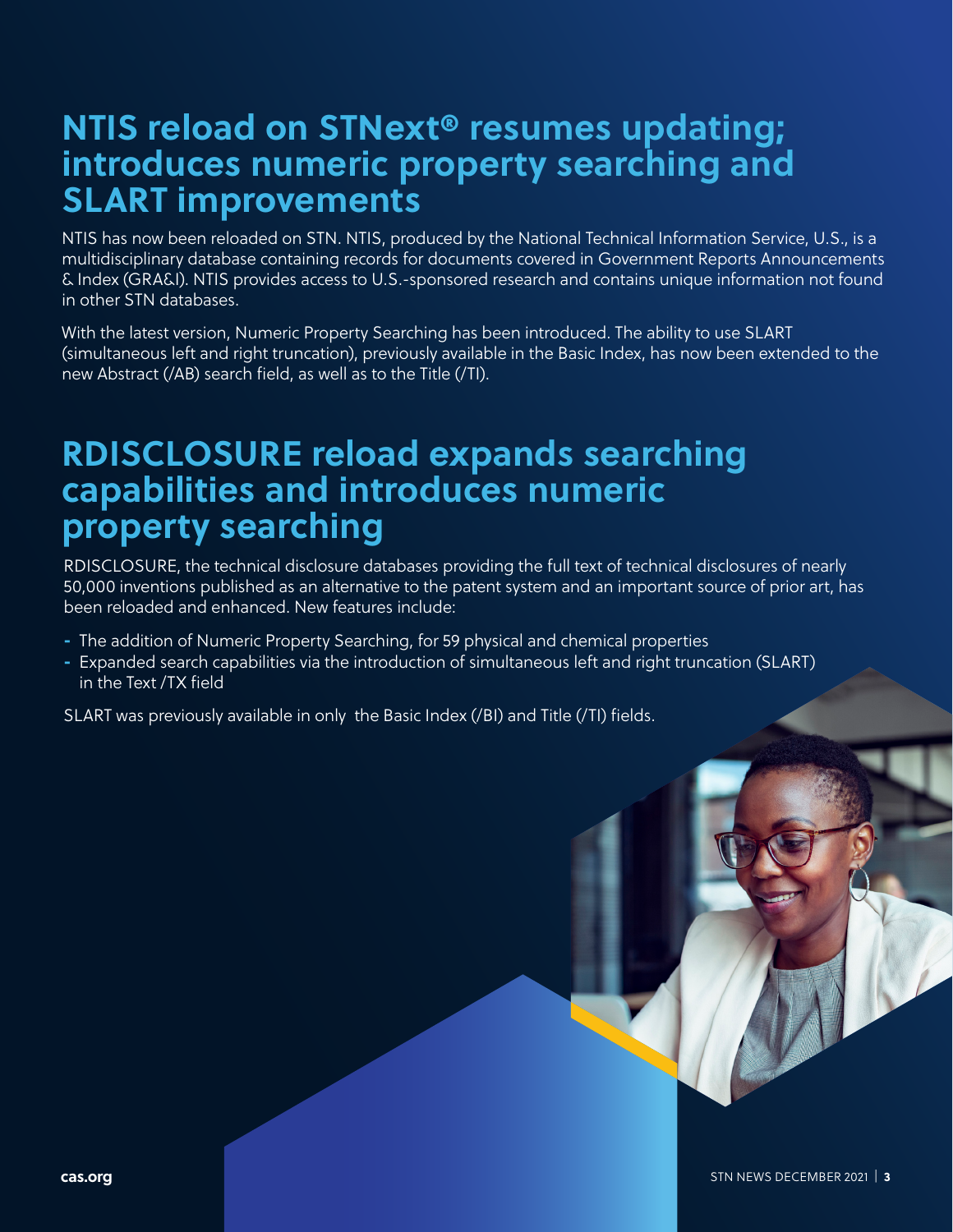# **Customize hit highlighting in STNext reports**

STNext users are now able to select the font, size, style, and highlighting color of hit terms for Standard, Enhanced, and Table (Excel) reports.

In the Reporting menu, clicking the Hit Highlighting Options link opens the Hit Highlighting Options window.

| Journal                  |          |       |     |  |
|--------------------------|----------|-------|-----|--|
| Patent                   |          |       |     |  |
| Patent and Journal       |          |       |     |  |
| Substance Report         |          |       |     |  |
| Select Report Format     |          |       |     |  |
| Hit Highlighting Options |          |       |     |  |
| Standard                 | Enhanced | Table | XML |  |

The window contains three tabs labeled Standard, Enhanced, and Table. Each tab controls the style options and selected values for the corresponding report formats. Note: There are no style options for XML reports.

When the user selects the desired style options for a report and clicks the Done button, the selected options on the active tab are saved as sticky preferences and used for future reports until changed. Each tab also contains a Reset to Default button that can be used to change the relevant tab selections back to system default values.

| Standard    | Enhanced | Table     |                  |
|-------------|----------|-----------|------------------|
| Font        |          | Style     | Size             |
| Courier New | ۰        | Bold      | 10<br>۰          |
| Color       |          | Effect    |                  |
| Blue        | ۰        | Underline |                  |
|             |          |           | Reset to Default |

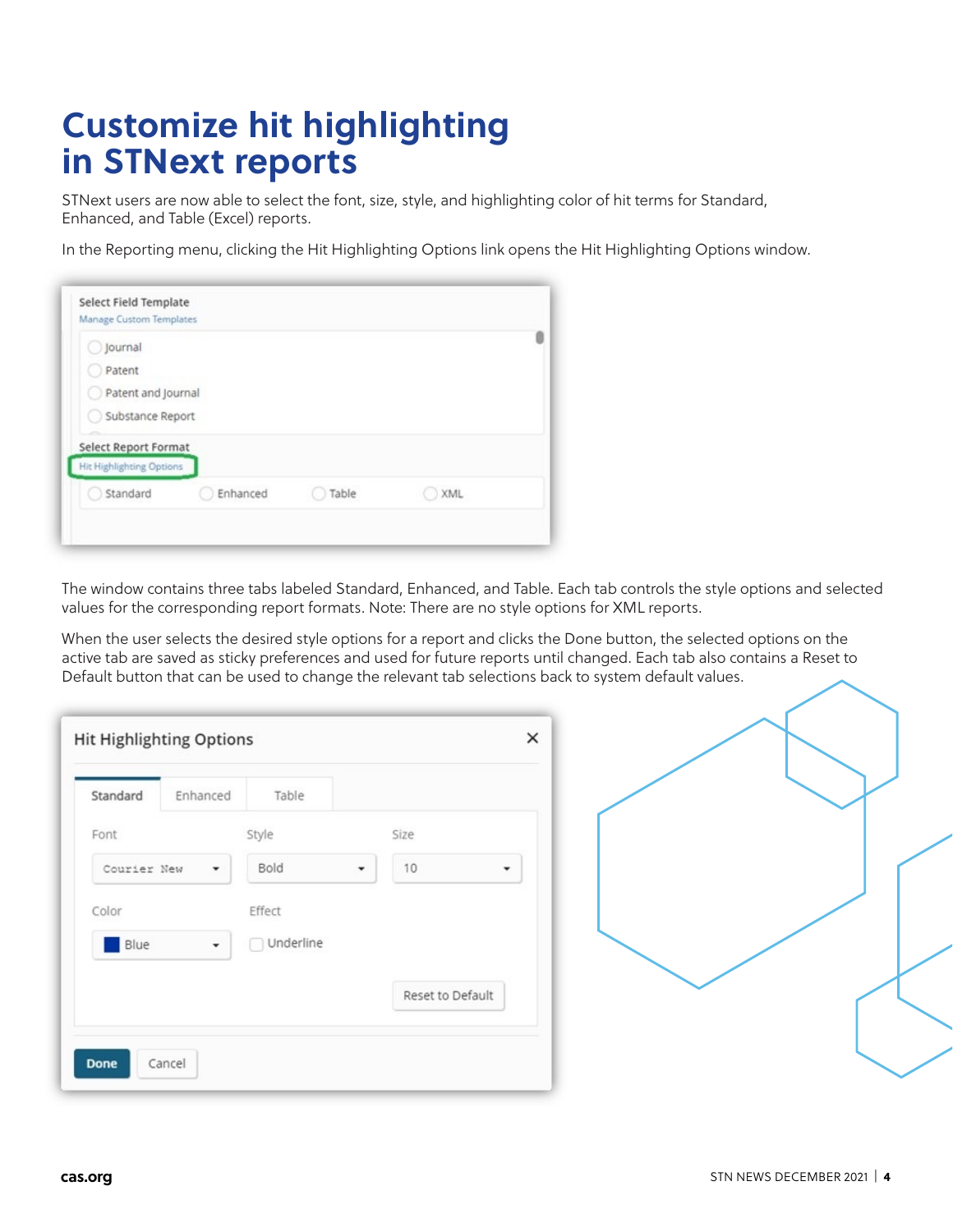## **Patent status information now available in MARPAT®**

Patent Status Indicators (STI) for patents and utility models now appear in the Patent Status Patent Information (PSPI) table in MARPAT records.

| L1        | ANSWER 8 OF 126401 MARPAT COPYRIGHT 2021 ACS on STN                       |          |                     |                                                        |          |  |  |  |  |
|-----------|---------------------------------------------------------------------------|----------|---------------------|--------------------------------------------------------|----------|--|--|--|--|
| AN.       | 175:544760 MARPAT Full-text                                               |          |                     |                                                        |          |  |  |  |  |
| TI        | Preparation of the aryl compounds and their application for the treatment |          |                     |                                                        |          |  |  |  |  |
|           | of alzheimer's disease                                                    |          |                     |                                                        |          |  |  |  |  |
| <b>IN</b> | Wang, Xin; Ma, Lei; Fu, Jianjun; Zheng, Qiuyang; Zhou, Licheng; Deng,     |          |                     |                                                        |          |  |  |  |  |
|           | Qingfang: Shi, Ximeng: Li, Guilin: Wang, Shihua: Di, Anjie                |          |                     |                                                        |          |  |  |  |  |
| PA        | Xiamen University, Peop. Rep. China; East China University of Science and |          |                     |                                                        |          |  |  |  |  |
|           | Technology                                                                |          |                     |                                                        |          |  |  |  |  |
|           | SO PCT Int. Appl., 102pp.                                                 |          |                     |                                                        |          |  |  |  |  |
|           | CODEN: PIXXD2                                                             |          |                     |                                                        |          |  |  |  |  |
|           | DT Patent                                                                 |          |                     |                                                        |          |  |  |  |  |
|           | LA Chinese                                                                |          |                     |                                                        |          |  |  |  |  |
|           | FAN.CNT <sub>2</sub>                                                      |          |                     |                                                        |          |  |  |  |  |
| PI        |                                                                           |          |                     |                                                        |          |  |  |  |  |
|           | PATENT NO.                                                                |          | KIND DATE           | APPLICATION NO.                                        | DATE     |  |  |  |  |
|           |                                                                           | ----     | --------            | ----------------------                                 | -------- |  |  |  |  |
|           | WO 2021147971                                                             |          |                     | A1 20210729 WO 2021-CN73164                            | 20210121 |  |  |  |  |
|           | CN 113214097                                                              |          |                     | A 20210806 CN 2020-10071143                            | 20200121 |  |  |  |  |
|           | PRAI CN 2020-10071143                                                     | 20200121 |                     |                                                        |          |  |  |  |  |
| PSPI      |                                                                           |          |                     |                                                        |          |  |  |  |  |
|           | PATENT NO.                                                                |          | KIND STATUS         | STATUS DATE                                            |          |  |  |  |  |
|           | ---------------                                                           |          | ----- ------------- | -----------                                            |          |  |  |  |  |
|           | WO 2021147971                                                             |          | A1 Alive            | 20210805                                               |          |  |  |  |  |
|           | CN 113214097                                                              |          | A Alive             | 20210812                                               |          |  |  |  |  |
|           | RE.CNT 9                                                                  |          |                     | THERE ARE 9 CITED REFERENCES AVAILABLE FOR THIS RECORD |          |  |  |  |  |
|           |                                                                           |          |                     | ALL CITATIONS AVAILABLE IN THE RE FORMAT               |          |  |  |  |  |
|           |                                                                           |          |                     |                                                        |          |  |  |  |  |
|           |                                                                           |          |                     |                                                        |          |  |  |  |  |

Patent Status Indicators are calculated and provided by FIZ Karlsruhe based on over 4.1K legal status codes from INPADOCDB, as well as corresponding gazette data and/ or calculated expiration dates. The calculated STI identifies whether a patent is ALIVE, DEAD, TRANSITIONAL, or INDETERMINATE

- ALIVE means that the application is still under active prosecution, or that the granted patent is in force.
- DEAD means that the application is no longer being pursued, or that the rights granted to the intellectual property (IP) holder are no longer in force, due to expiry, withdrawal by the IP rights holder, permanent cancellation due to non-payment of fees past any deadlines, etc.:
	- Patents which have no source INPADOC legal status data will be deemed ALIVE unless they have reached their calculated expiration date based on the application date.
	- Patents can exist with no status due to either difference in coverage by FIZ or the data has yet to be integrated to CAplus for recently ingested patents.
- TRANSITIONAL refers to the period when the latest legal status event (such as a withdrawal or a lapse due to non-payment of fees) indicates that the patent may be on its way to becoming DEAD. If the patent is neither reinstated after a withdrawal, or the renewal fees not paid, then the patent will become DEAD six months after the initial legal event date. An event such as payment of renewal fees would return a TRANSITIONAL status to ALIVE.
- INDETERMINATE is specific to EP grants. EP grants will be INDETERMINATE until the calculated expiration date. Because there can be a large volume of legal status events involving EP grants, some of which are reflected in or duplicated by the national offices and others which are not, it is difficult to provide a meaningful Patent Status for the EP grant. It may instead be worthwhile to check the national registers of countries of interest.

Supported display formats include ALL, MAX, BIB, FBIB, SBIB, and STD (Indented formats as well such as IALL, IMAX, IBIB, ISTD, and SIBIB).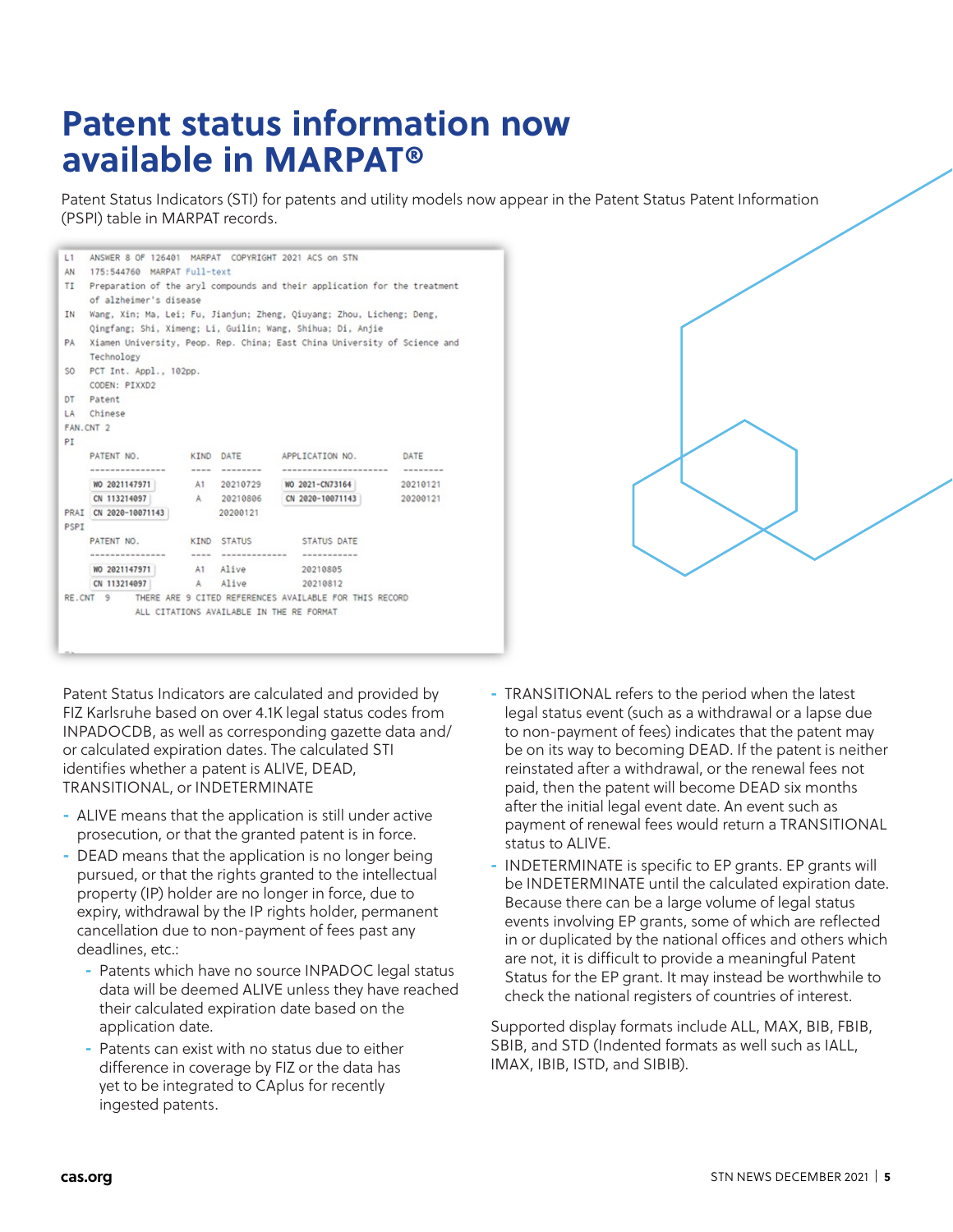# **Maintain hit structure for USPATFULL/USPATOLD/USPAT2**

Building on the functionality released earlier this year, STNext reports now maintain the grouping of IT, RN, CN, and STR fields in hit results from USPATFULL/USPATOLD/USPAT2 files.

In report creation, when the user displays L-number(s) with the HITSTR command, selects the Standard/ Enhanced/Table formats, and selects the Journal/Patent/Patent and Journal/Substance templates, the new Hit Structure > Index Terms with Structures field appears in the report/table and in the Included Fields column when customizing.

### **Maximize and protect your IP with the STN IP Protection Suite™**

From new users to expert searchers, at all stages of your innovation journey, CAS has the solution to meet your scientific IP needs.

- STNext, the premier IP information platform and the choice of patent experts
- CAS Scientific Patent Explorer<sup>™</sup>, a specialized and easy-to-use solution for scientists and IP professionals
- CAS Search Guard<sup>sm</sup>, offering expanded capacity and trusted experience when you need it most
- FIZ PatMon, efficient monitoring and global IP protection

Find out how the STN IP Protection Suite can help maximize your IP here.